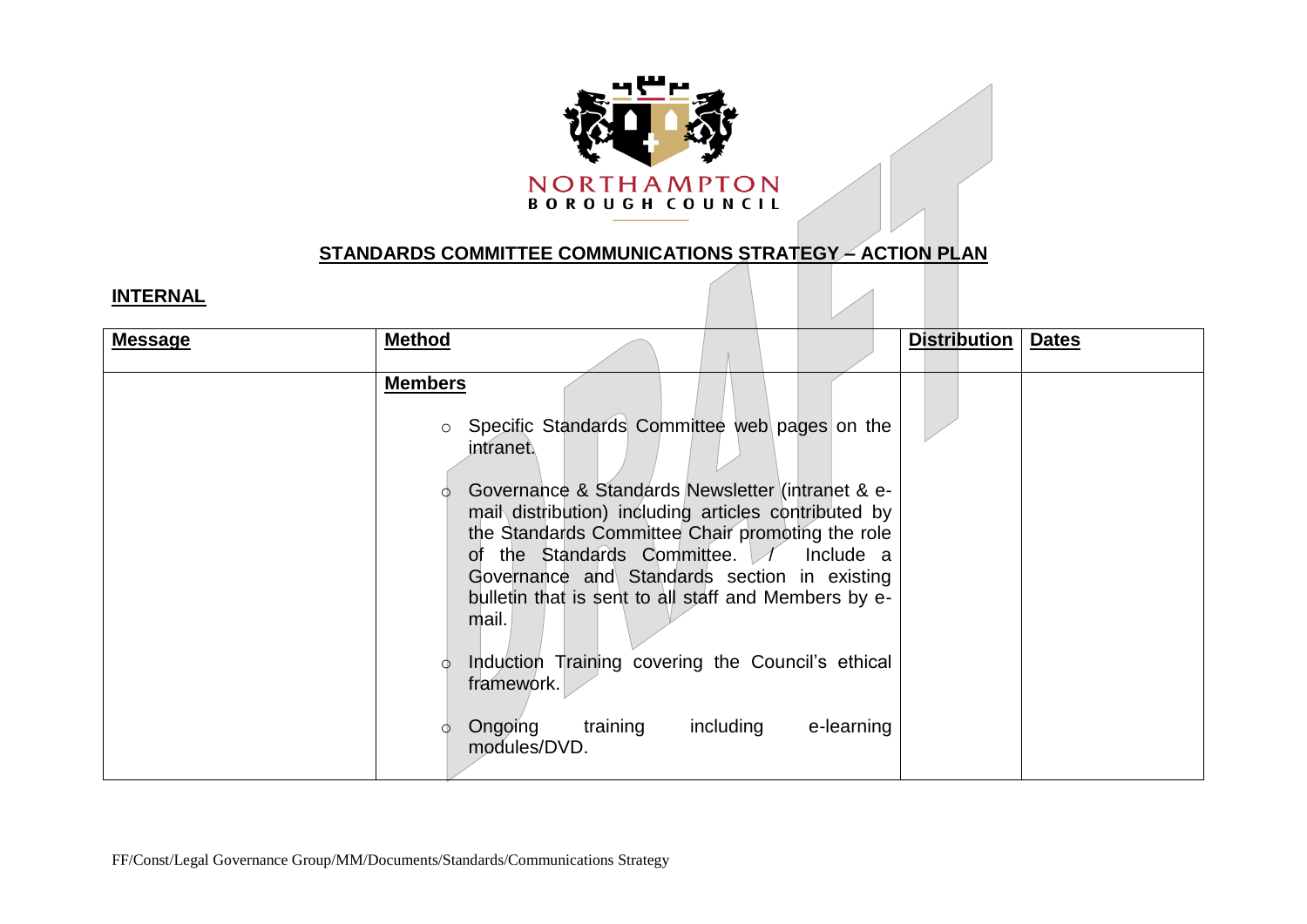| $\circ$                    | Three monthly e-mail reminders to members about<br>Register of Interests and Register of Gifts and<br>Hospitality.                                                                                                                               |  |
|----------------------------|--------------------------------------------------------------------------------------------------------------------------------------------------------------------------------------------------------------------------------------------------|--|
|                            | o At Standards Committee meetings, consideration<br>of a real life case study of standards issues from<br>another authority to enable members to discuss<br>what can be learnt from the situation and applied at<br>Northampton Borough Council. |  |
| $\circ$                    | Reviewing the channels of public access to<br>information on the Members' Register of Interests.                                                                                                                                                 |  |
| $\circ$                    | Standards Quiz conducted periodically to promote<br>awareness of the Council's ethical framework and<br>identify obvious gaps in knowledge. (All Members<br>to be included, not just Members of the Standards<br>Committee).                     |  |
|                            | Standards Committee Chair to meet with the<br>political group leaders to raise the profile of<br>standards and the ethical agenda.                                                                                                               |  |
| $\circ$                    | other member of the Standards<br>Chair or<br>Committee to address full Council to communicate<br>ethical issues.                                                                                                                                 |  |
| $\circ$<br><b>Officers</b> | <b>Standards Committee Annual Report.</b>                                                                                                                                                                                                        |  |
| O.                         | Specific Standards Committee web pages on the                                                                                                                                                                                                    |  |
|                            |                                                                                                                                                                                                                                                  |  |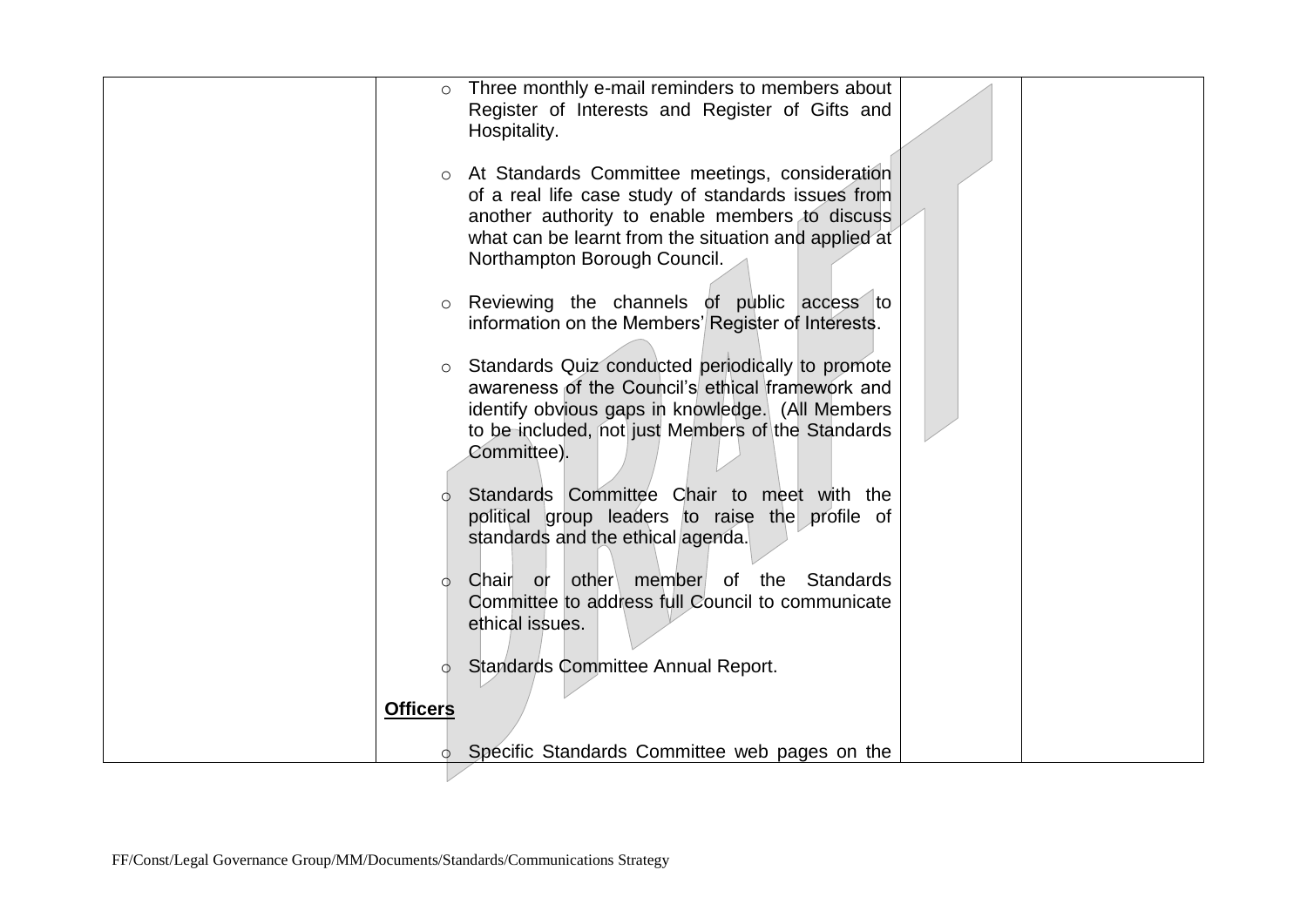| Governance & Standards Newsletter (intranet & e-<br>$\circ$<br>mail distribution) including articles contributed by<br>the Standards Committee Chair promoting the role<br>of Standards Committee. / Include a Governance<br>and Standards section in existing bulletin that is<br>sent to all staff and Members by e-mail.<br>Induction training covering the Council's ethical<br>$\circ$<br>framework appropriate to the officer's position and<br>seniority.<br>Away days and ongoing training.<br>$\circ$<br>Cover the Standards Committee's work in team<br>meetings to raise awareness. | intranet. |  |
|------------------------------------------------------------------------------------------------------------------------------------------------------------------------------------------------------------------------------------------------------------------------------------------------------------------------------------------------------------------------------------------------------------------------------------------------------------------------------------------------------------------------------------------------------------------------------------------------|-----------|--|
|                                                                                                                                                                                                                                                                                                                                                                                                                                                                                                                                                                                                |           |  |
|                                                                                                                                                                                                                                                                                                                                                                                                                                                                                                                                                                                                |           |  |
|                                                                                                                                                                                                                                                                                                                                                                                                                                                                                                                                                                                                |           |  |
|                                                                                                                                                                                                                                                                                                                                                                                                                                                                                                                                                                                                |           |  |
|                                                                                                                                                                                                                                                                                                                                                                                                                                                                                                                                                                                                |           |  |
| Chief Executive covering ethical issues, role of<br>Ó.<br>Standards Committee etc. at Management Board.                                                                                                                                                                                                                                                                                                                                                                                                                                                                                        |           |  |
| Internal promotion of the whistleblowing procedure.<br>Ó                                                                                                                                                                                                                                                                                                                                                                                                                                                                                                                                       |           |  |
| Appointment of lead officers to act as governance<br>$\circ$<br>champions to promote high standards and advise<br>on issues such as contract procedure rules, gifts<br>and hospitality and whistleblowing.                                                                                                                                                                                                                                                                                                                                                                                     |           |  |
| Standards Quiz conducted periodically to promote<br>awareness of the Council's ethical framework and<br>identify obvious gaps in knowledge.                                                                                                                                                                                                                                                                                                                                                                                                                                                    |           |  |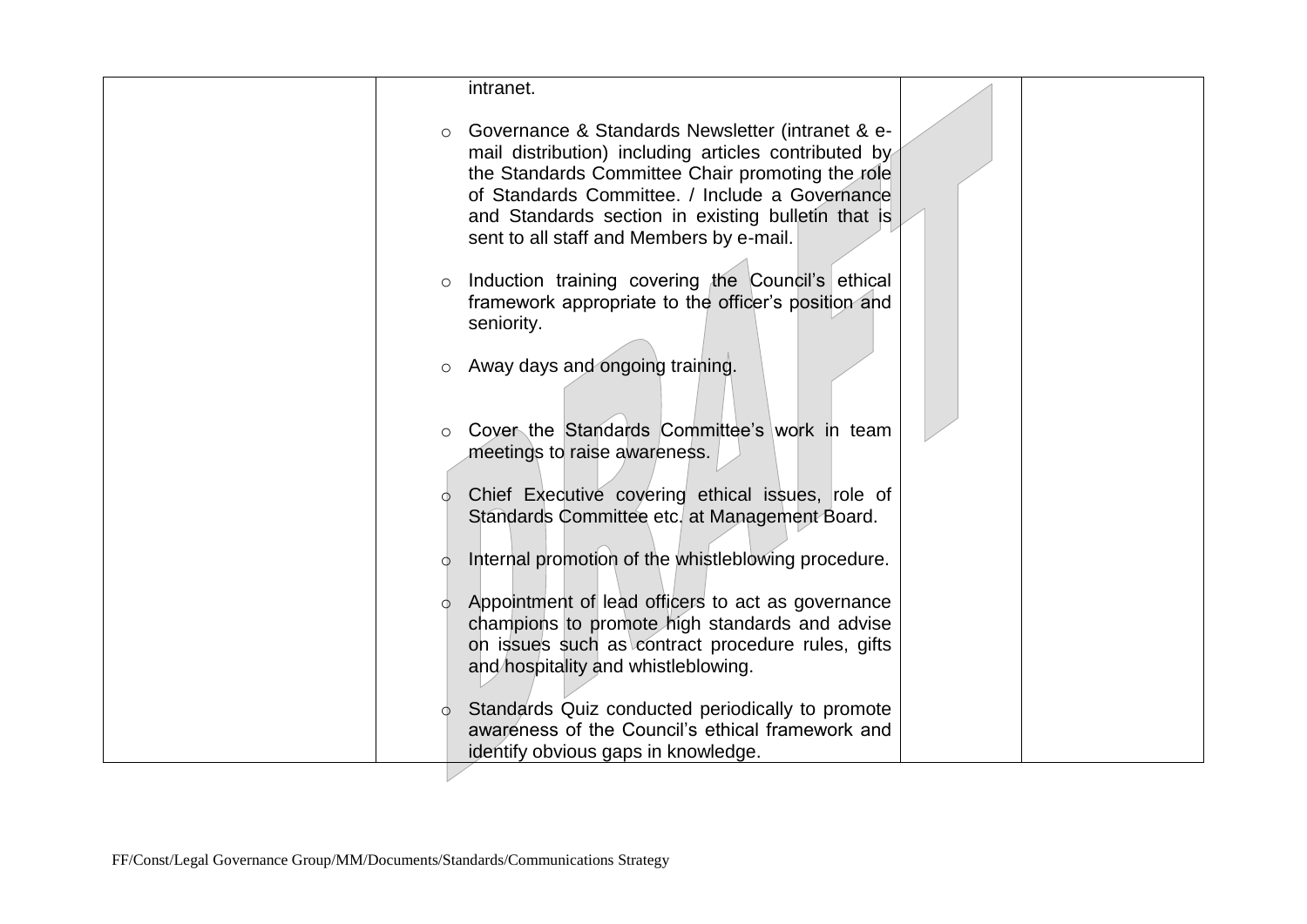| o Place advert detailing the process for making<br>against councillors on employee<br>complaints<br>payslips. |  |
|---------------------------------------------------------------------------------------------------------------|--|
| <b>Standards Committee Annual Report.</b>                                                                     |  |

## **EXTERNAL**

| <b>Message</b> | <b>Method</b> |                                                                                                                                                  | <b>Distribution</b> | <b>Dates</b> |
|----------------|---------------|--------------------------------------------------------------------------------------------------------------------------------------------------|---------------------|--------------|
|                |               | External stakeholders including the general public                                                                                               |                     |              |
|                | $\circ$       | Specific Standards Committee web pages on the<br>internet.                                                                                       |                     |              |
|                |               | Posters in parts of Council buildings open to the<br>public eg. the One Stop Shop briefly outlining the<br>functions of the Standards Committee. |                     |              |
|                |               | Press releases/interview with members of the<br>Standards Committee in local newspapers.                                                         |                     |              |
|                |               | Letters and notices to all local Citizens' Advice<br>Bureaus to raise awareness of the local<br>assessment process.                              |                     |              |
|                |               | Articles in newsletters sent to<br>residents'<br>associations and local community groups or                                                      |                     |              |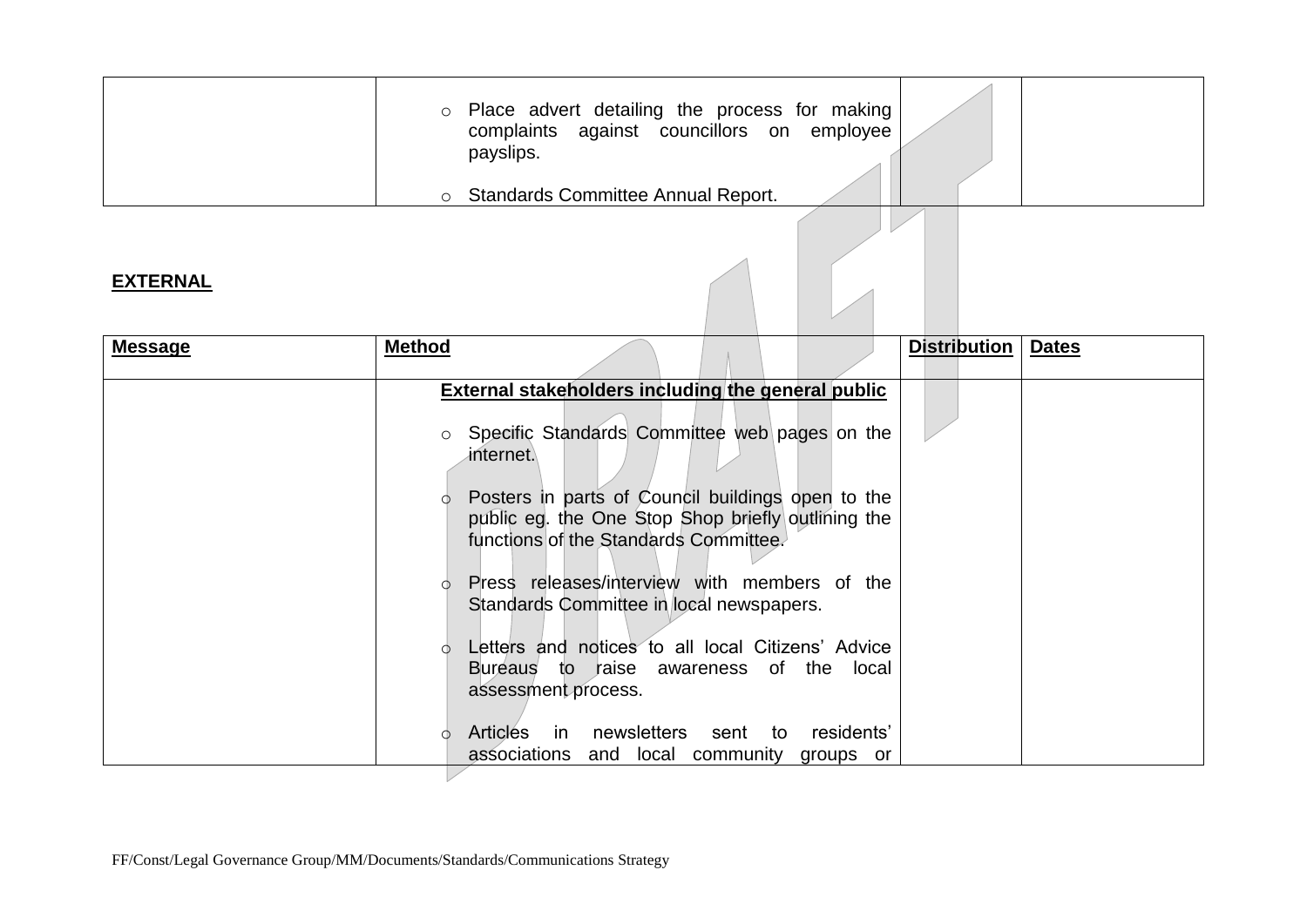|         | Governance and Standards newsletter to be sent<br>to these groups with any other correspondence.                                                                                                                                                                                                                                                                                                               |  |
|---------|----------------------------------------------------------------------------------------------------------------------------------------------------------------------------------------------------------------------------------------------------------------------------------------------------------------------------------------------------------------------------------------------------------------|--|
| $\circ$ | Standards Committee Chair or Monitoring Officer<br>to give short presentations at Neighbourhood<br>Partnership meetings or the new Neighbourhood<br>Management meetings when in place about the                                                                                                                                                                                                                |  |
|         | role of the Standards Committee. (This is a way of<br>reaching the general public and Parish Councillors<br>who also attend these meetings).                                                                                                                                                                                                                                                                   |  |
| $\circ$ | Engaging with local youth to raise awareness eg.<br>art competition open to local young people to<br>produce a poster to raise awareness of the<br>Standards Committee.                                                                                                                                                                                                                                        |  |
| $\circ$ | Engaging with local youth to raise awareness<br>through creating links with the University of<br>Northampton Eg. talks by the Monitoring Officer or<br>the Standards Committee Chair to law students on<br>ethical governance in local authorities.<br>Or.<br>university art department asked if it will produce<br>posters that could be displayed in all Council<br>buildings about the Standards Committee. |  |
| Ó       | Putting a Standards Committee bulletin in the One<br>Stop/Shop.                                                                                                                                                                                                                                                                                                                                                |  |
| $\circ$ | Creation of a paper leaflet on making a complaint<br>about a councillor for people who do not routinely<br>have access to electronic communications.                                                                                                                                                                                                                                                           |  |
|         |                                                                                                                                                                                                                                                                                                                                                                                                                |  |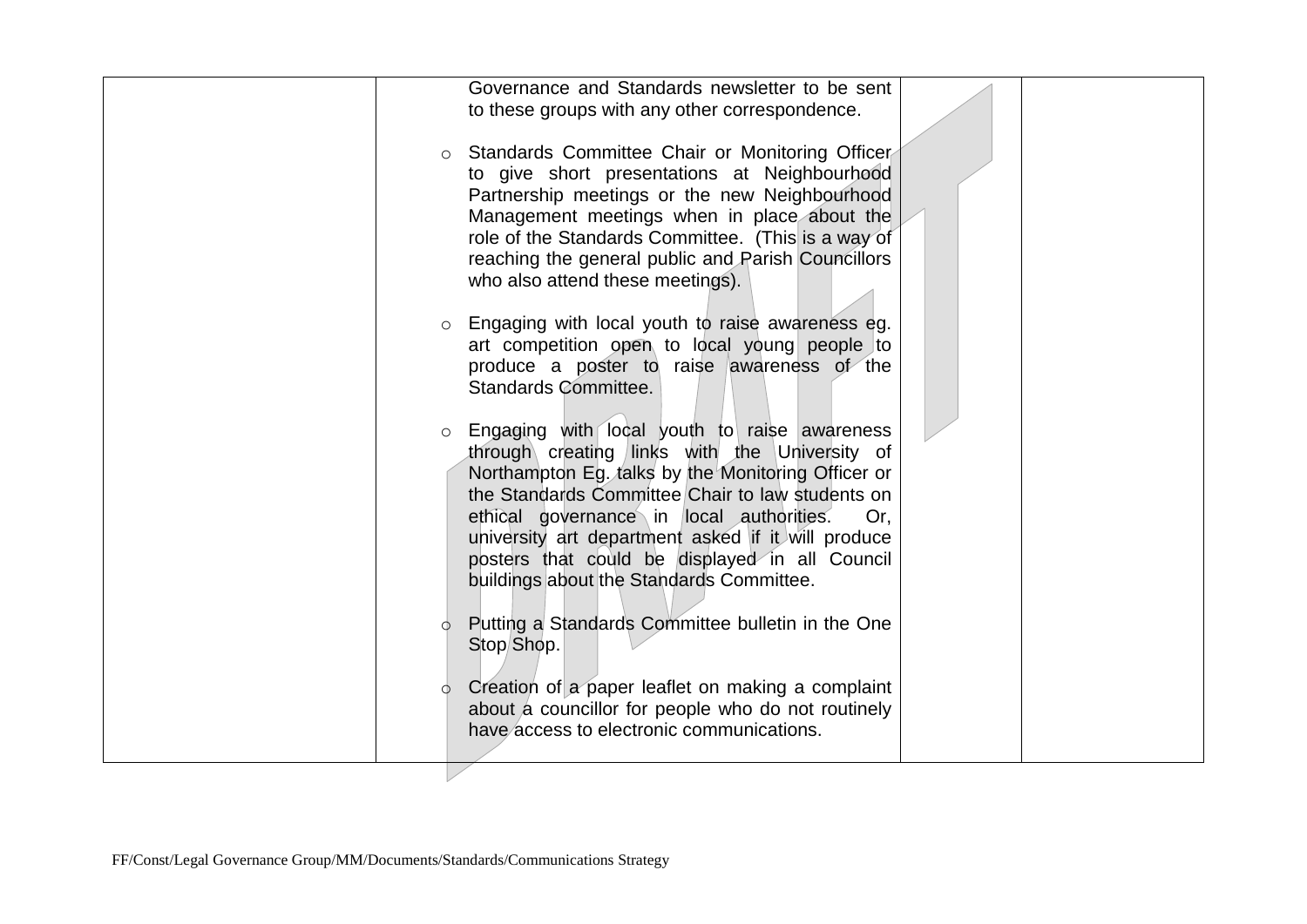| $\circ$  | Council hosting a Standards Conference for local     |  |
|----------|------------------------------------------------------|--|
|          |                                                      |  |
|          | Monitoring Officers and Members of Standards         |  |
|          | Committees to share experiences.                     |  |
|          |                                                      |  |
|          |                                                      |  |
| $\Omega$ | Creation of a local online standards forum for local |  |
|          | Monitoring Officers and Members of Standards         |  |
|          | Committees to share experiences.                     |  |
|          |                                                      |  |
|          | Taking advantage of any local radio opportunities    |  |
| $\circ$  |                                                      |  |
|          | to take part in discussion forums or interviews      |  |
|          | which would help communicate the Standards           |  |
|          | Committee's messages.                                |  |
|          |                                                      |  |
| $\circ$  | Using Local Democracy Week (Autumn) as a             |  |
|          | platform to raise awareness of the work of the       |  |
|          | Standards Committee agenda.                          |  |
|          |                                                      |  |
|          | Monitoring Officer and Independent Members of        |  |
|          | the Standards Committee going out to visit           |  |
|          | parishes to engage them in the ethical agenda.       |  |
|          |                                                      |  |
|          | Ensuring each Parish Council has a link on its       |  |
|          |                                                      |  |
|          | website to the web pages of Northampton Borough      |  |
|          | Council's which explain how to make a complaint      |  |
|          | about a councillor.                                  |  |
|          |                                                      |  |
| $\circ$  | Carry out a survey of the understanding and          |  |
|          | attitude of each of the Parish Councils to the Model |  |
|          | Code of Conduct for Members.                         |  |
|          |                                                      |  |
|          | Governance and Standards newsletter to be sent       |  |
|          |                                                      |  |